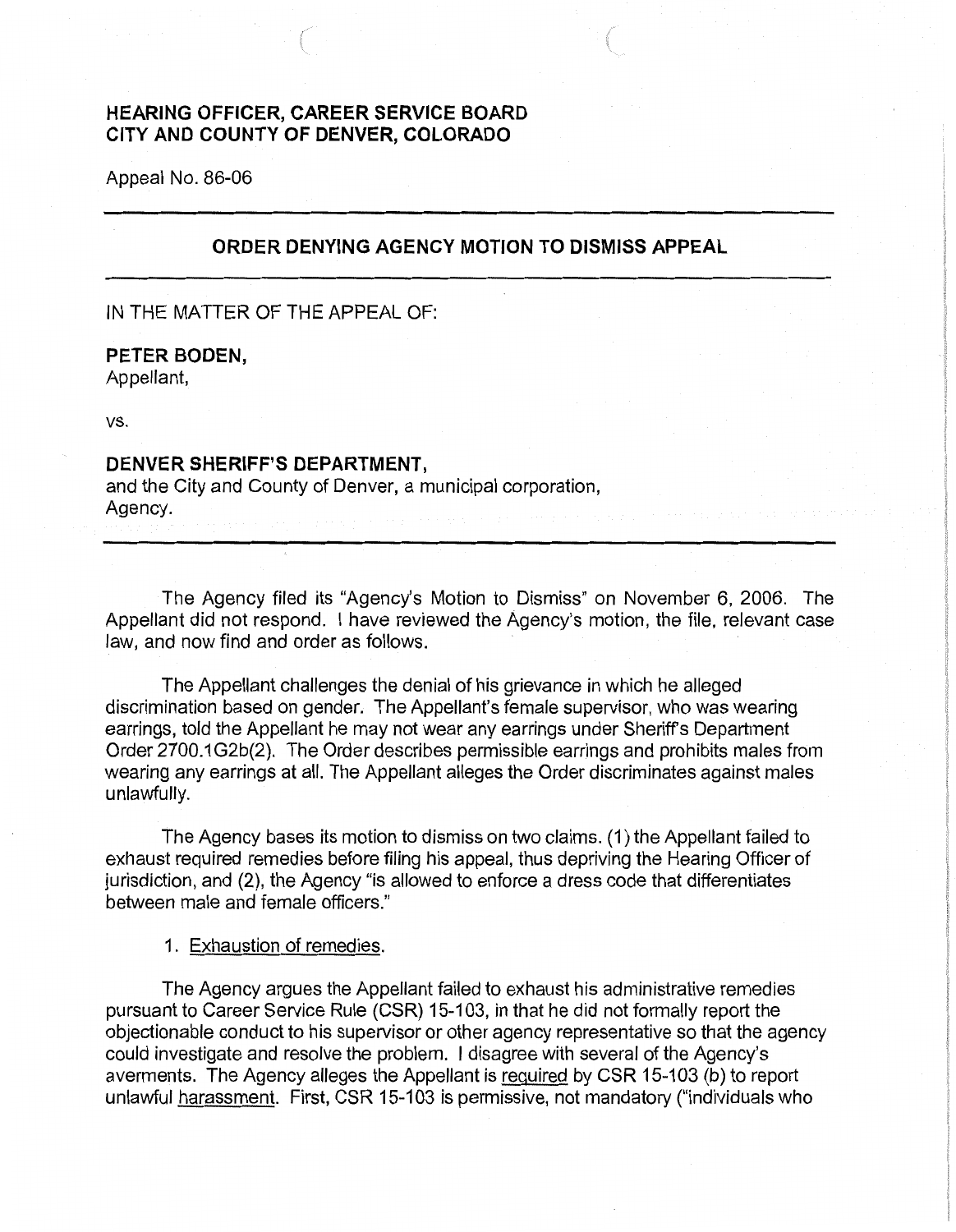experience unlawful harassment are urged to...") (emphasis added). Second, the Appellant does not appear to claim harassment. Third, assuming the Agency takes issue with the Appellant's failure to file a formal complaint of discrimination with his supervisor, then CSR 19-10 8. 1. would apply, requiring the filing of a formal complaint of discrimination. The Appellant's grievance gave ample notice to the Agency regarding his claim of gender-based discrimination. Therefore the Appellant substantially complied with CSR 19-10 B. 1. Finally, CSR 15-103 refers to an employee's obligation to address harassing conduct, whereas the Appellant's complaint is not one of conduct, but rather a challenge to an Agency order. Therefore the Appellant's complaint falls under the purview of CSR 19-10 B.1. rather than under CSR 15-103.

Next, the Agency relies on In re Chappel, CSA 02-02 (3/22/02). Chappell is inapplicable to the present case. In Chappell, the Hearing Officer found the Appellant complained of harassing and discriminatory activities by his supervisor "when they amount to nothing more than personality disputes and mere rudeness." Consequently the Hearing Officer found no colorable claim of discrimination, so that there was no discrimination to report. On the other hand, the Appellant in the present case alleges it is an order, rather than an action, that is discriminatory. Moreover, even assuming CSR 15-103 were applicable, the Appellant substantially complied with the notice requirements outlined in CSR § 15-103. The Agency acknowledgement of the Appellant's discrimination complaint is evidenced by its response to the Appellant's grievance, which states "[w]e believe your claim of not being allowed to wear earrings while on duty does not constitute discrimination, harassment, retaliation, or intimidation based on race, color, national origin, religion, age, gender, or sexual orientation").

#### 2. Whether the Appellant has stated a colorable claim of discrimination.

In an agency motion to dismiss prior to hearing, statements in the appeal must be viewed in the light most favorable to the appellant, all appellant's assertions of material facts must be accepted as true, and the motion to dismiss must be denied unless it appears beyond doubt that the appellant cannot prove that the facts as she alleges them would entitle her to relief. Dorman v. Petrol Aspen, Inc., 914 P.2d 909, 911 (Colo. 1996), In re Martinez, CSA 176-03 (6/28/04). Here, there are no factual allegations in dispute. The Appellant filed a grievance in which he claimed gender discrimination based upon the inherent inequity in the Agency's earring order. He therefore raised his claim of discrimination in the grievance and his claim states a basic set of facts that tends to illustrate he is being treated disparately because of his membership in a protected group. Nothing more is required. In re Benoit, CSA 123-02 (9/18/02), citing In re Douglas, CSA 317-01 (4/3/02).

The Agency cites Rathert and Zybak v. Village of Peotone, et al, 903 F. 2d 510 (7th Cir. 1990) in support of its contention that the Agency may permissibly discriminate with respect to dress. In that case, the court found the employer was justified in terminating a police officer for refusing to remove earrings because police power "requires the choice of organization, dress and equipment be a state decision entitled to a presumption of legislative validity." There are two important distinctions from the present case. First, the cited case involved a police department where "similarity of appearance of police officers is desirable ... because it allows